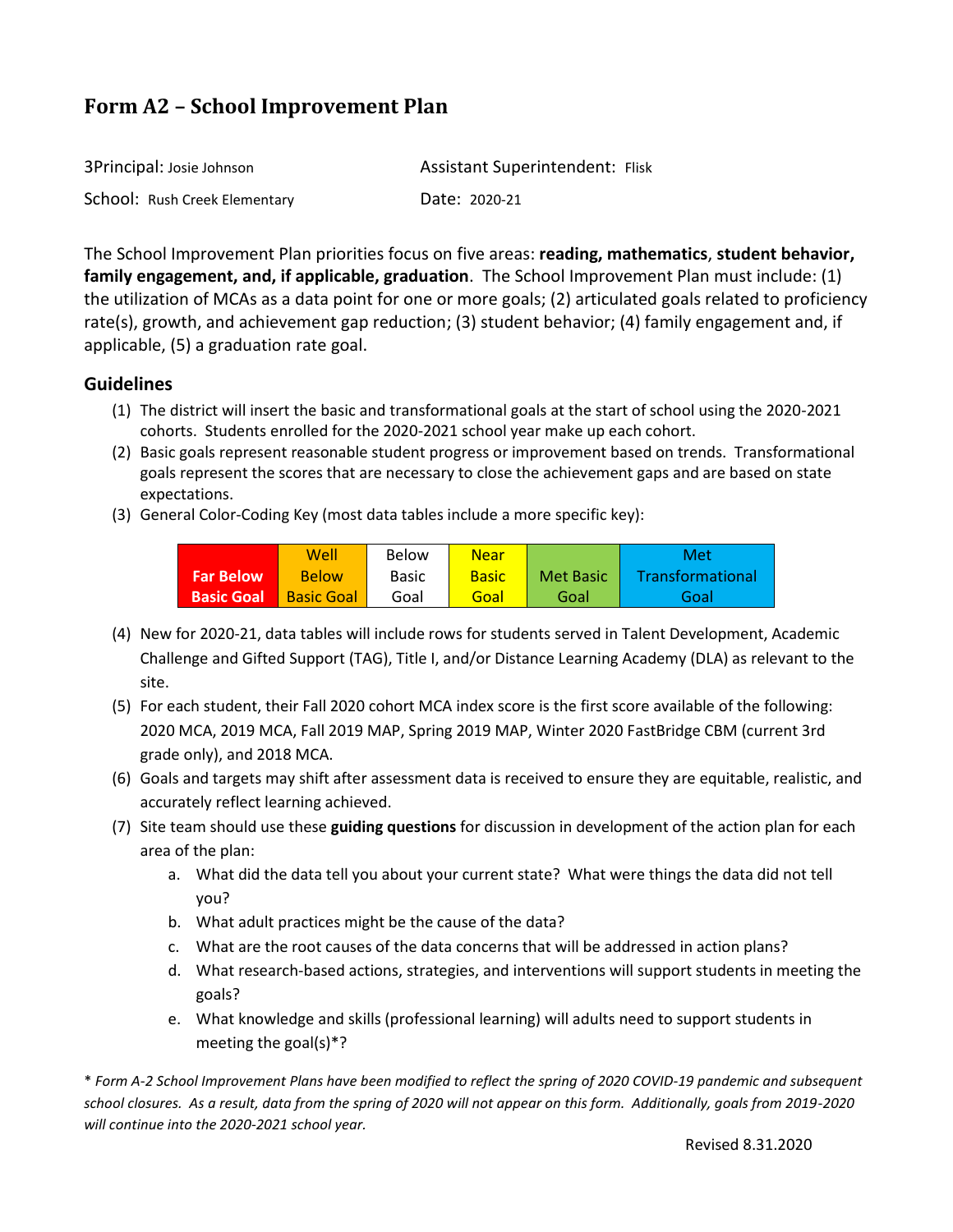| <b>Priority One: READING</b>                   |                                                                                     |                                                                                         |                                   |                                |                          | <b>Measure: Proficiency (% Low Risk on FastBridge)</b> |  |  |
|------------------------------------------------|-------------------------------------------------------------------------------------|-----------------------------------------------------------------------------------------|-----------------------------------|--------------------------------|--------------------------|--------------------------------------------------------|--|--|
| <b>Column Header</b>                           | <b>Definition</b>                                                                   |                                                                                         |                                   |                                |                          |                                                        |  |  |
| 2018 and 2019                                  |                                                                                     | Percent of students at risk or some risk in the fall who became low risk in spring. See |                                   |                                |                          |                                                        |  |  |
| <b>Results</b>                                 |                                                                                     | Progress to Fluency Reports for more info.                                              |                                   |                                |                          |                                                        |  |  |
| 2020 Results                                   | Percent of students at risk or some risk in the fall who became low risk in winter. |                                                                                         |                                   |                                |                          |                                                        |  |  |
| <b>Basic Goal</b>                              |                                                                                     | District-wide goals for 2020-21: KG = 23%; Gr 1 = 38%; Gr 2 = 9%.                       |                                   |                                |                          |                                                        |  |  |
| <b>Transformational</b><br><b>Goal (Trans)</b> | District-wide goals for 2018-21: KG = 68%; Gr 1 = 67%; Gr 2 = 50%.                  |                                                                                         |                                   |                                |                          |                                                        |  |  |
| <b>Color Coding</b>                            | $30% + from$<br><b>Basic Goal</b>                                                   | $15 - 29\%$ from<br><b>Basic Goal</b>                                                   | $5 - 14\% <$<br><b>Basic Goal</b> | $5%$ from<br><b>Basic Goal</b> | <b>Basic Goal</b><br>Met | Transformational<br><b>Goal Met</b>                    |  |  |

|       | 2017-18             | 2018-19      | 2019-2020           | 2019-20 & 2020-21 Goals |                |
|-------|---------------------|--------------|---------------------|-------------------------|----------------|
| Group | <b>2018 Results</b> | 2019 Results | <b>2020 Results</b> | 2020-21 Basic           | 2020-21 Trans. |
| КG    | <b>39%</b>          | 21%          | 27%                 | 23%                     | 68%            |
| Grd 1 | <b>31%</b>          | 33%          | 58%                 | 38%                     | 67%            |
| Grd 2 | 24%                 | 9%           | 8%                  | 9%                      | 50%            |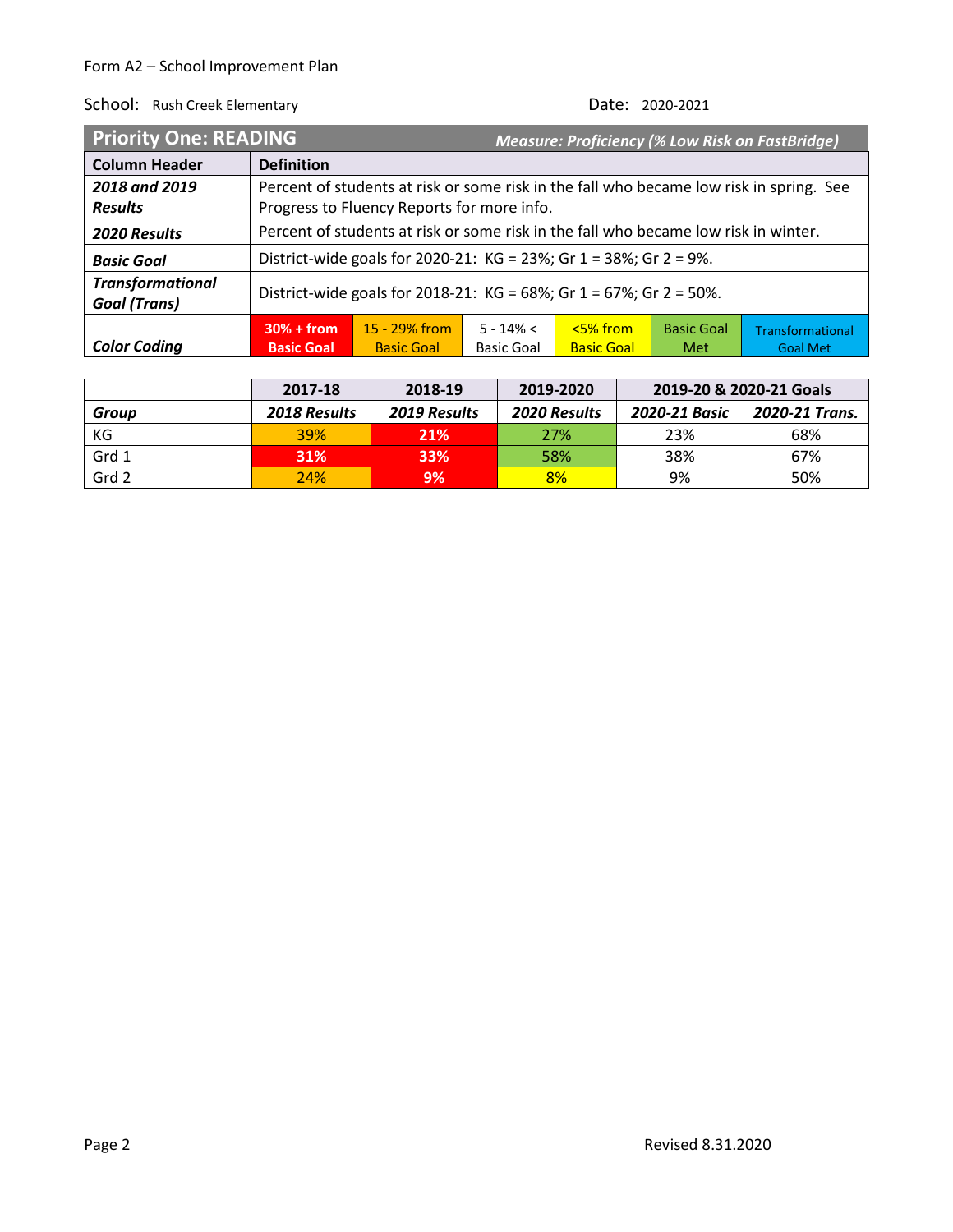School: Rush Creek Elementary

| <b>Priority One: READING</b> |                                                                                                                                                                                                                      |                                                                                                                                            |  |  |  |  |  | <b>Measure: MCA Proficiency (Index Rates)</b> |  |
|------------------------------|----------------------------------------------------------------------------------------------------------------------------------------------------------------------------------------------------------------------|--------------------------------------------------------------------------------------------------------------------------------------------|--|--|--|--|--|-----------------------------------------------|--|
|                              | Column Header                                                                                                                                                                                                        |                                                                                                                                            |  |  |  |  |  |                                               |  |
| <b>Results</b>               |                                                                                                                                                                                                                      | Index rate for students with scores from last spring, enrolled on October 1 and tested in the spring.                                      |  |  |  |  |  |                                               |  |
| <b>Fall Cohort</b>           |                                                                                                                                                                                                                      | Index rate for students tested in the previous spring and enrolled the following fall.                                                     |  |  |  |  |  |                                               |  |
| <b>Basic Goal</b>            | The lower of the district average change and the MDE index target (reduce non-proficiency by half in<br>two years), with a minimum of 20 (previously the minimum was 25).                                            |                                                                                                                                            |  |  |  |  |  |                                               |  |
| onal (Trans.)<br>Goal        |                                                                                                                                                                                                                      | The higher of the district average change and the MDE index target (reduce non-proficiency by half in<br>two years), with a minimum of 30. |  |  |  |  |  |                                               |  |
|                              |                                                                                                                                                                                                                      |                                                                                                                                            |  |  |  |  |  |                                               |  |
| <b>Color Coding</b>          | <b>Met</b><br>10+ points<br>below basic<br>Within 1 index point   Met basic   transform-<br>6-9 points below basic<br>1.1 to 5.9 points<br>ational goal<br>below basic goal<br>of basic goal<br>goal<br>goal<br>goal |                                                                                                                                            |  |  |  |  |  |                                               |  |
|                              | Notes: Student group goals are addressed under gap reduction. Also, when results are calculated, the cohort scores                                                                                                   |                                                                                                                                            |  |  |  |  |  |                                               |  |

and goal scores are updated to reflect the students with pretest scores who were enrolled in the fall and took the test in the spring.

|                     | Spring 2018    | Spring 2019    | <b>Fall 2020</b> | 2019-20 & 2020-21 | 2019-20 & 2020-21  |
|---------------------|----------------|----------------|------------------|-------------------|--------------------|
| <b>Group</b>        | <b>Results</b> | <b>Results</b> | <b>Cohort</b>    | <b>Basic Goal</b> | <b>Trans. Goal</b> |
| <b>All Students</b> | 85.0           | 87.2           | 77.0             | 78.2              | 82.7               |
| Grade 3             | 87.8           | 86.8           | 70.2             | 66.2              | 77.6               |
| Grade 4             | 79.6           | 88.9           | 76.3             | 76.9              | 82.2               |
| Grade 5             | 88.4           | 86.0           | 84.0             | 90.9              | 88.0               |
| Amin/Haw            |                |                |                  |                   |                    |
| Asian               | 79.7           | 82.8           | 71.2             |                   |                    |
| Black               | 42.3           | 46.7           | 44.4             |                   |                    |
| Hispanic            | 86.7           | 77.3           |                  |                   |                    |
| White               | 89.6           | 89.8           | 80.6             |                   |                    |
| Multiracial         | 75.0           | 87.5           | 61.1             |                   |                    |
| EL.                 |                |                |                  |                   |                    |
| Spec Ed             | 59.3           | 57.4           | 54.9             |                   |                    |
| F/R Lunch           | 42.9           | 54.2           | 35.4             |                   |                    |
| Female              | 86.0           | 89.5           | 77.5             |                   |                    |
| Male                | 84.1           | 84.4           | 76.5             |                   |                    |
| <b>TAG</b>          |                |                | 96.4             |                   |                    |
| <b>DLA</b>          |                |                | 76.0             |                   |                    |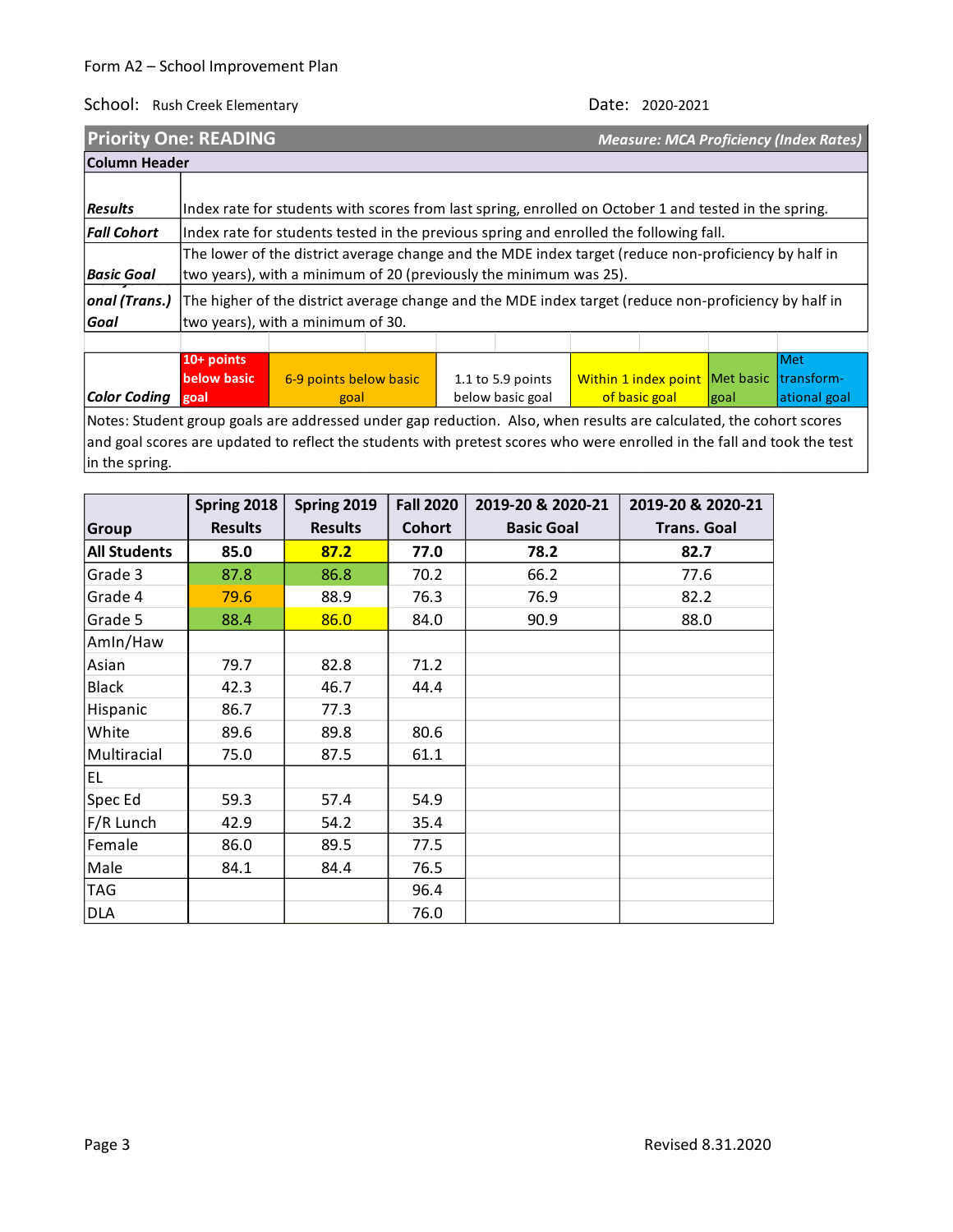### Form A2 – School Improvement Plan

School: Rush Creek Elementary **Date: 2020-2021** 

**Priority One: READING** *Measure: SIP Growth and Gap-Closing (SGG)*

**2019 Color Coding for MCA Value-Added and Z-State Results**

**-.30 or below** -.15 to -.29 -.14 to -.01 -.01 to +.14 +.15 to +.29 +.30 and up

Results reported for groups of 10 or more students. Any results for groups not reported in the previous year were color coded using the lowest basic and transformational goals.

(For 2020 school improvement planning purposes, 2019 data is being used.)

| 2021 Goals (for All Groups) |                                                      |  |  |  |
|-----------------------------|------------------------------------------------------|--|--|--|
|                             | Transformational   .30 on MCA Value-Added or Z-State |  |  |  |
| <b>Basic</b>                | 15 on MCA Value-Added or Z-State                     |  |  |  |

### **2019-20 & 2020-21 SIP Growth and Gap-Closing (SGG)**



|                     | <b>Baseline</b> |         | 2019 Results |           |     |  |  |
|---------------------|-----------------|---------|--------------|-----------|-----|--|--|
| Group               | 2017            | 2018    | Val-Add      | Z - State | SGG |  |  |
| <b>All Students</b> | 0.01            | 0.02    | $-0.04$      | $-0.14$   |     |  |  |
| Grade 3             |                 |         | 0.35         |           |     |  |  |
| Grade 4             | $-0.11$         | $-0.03$ | $-0.11$      | 0.03      |     |  |  |
| Grade 5             | 0.10            | 0.08    | $-0.32$      | $-0.28$   |     |  |  |
| Am Ind              |                 |         |              |           |     |  |  |
| Asian               | $-0.05$         | 0.07    | 0.08         | $-0.10$   |     |  |  |
| <b>Black</b>        | $-0.53$         | $-0.41$ | $-0.13$      | $-0.20$   |     |  |  |
| Hispanic            | $-0.30$         | 0.41    | $-0.04$      |           |     |  |  |
| White               | 0.08            | 0.03    | $-0.05$      | $-0.14$   |     |  |  |
| Multiracial         |                 | $-0.08$ | $-0.11$      | $-0.13$   |     |  |  |
| EL.                 |                 |         |              |           |     |  |  |
| Spec Ed             | $-0.22$         | $-0.22$ | 0.29         | 0.03      |     |  |  |
| F/R Lunch           | $-0.18$         | $-0.32$ | $-0.03$      |           |     |  |  |
| Female              | 0.01            | 0.01    | $-0.03$      | $-0.14$   |     |  |  |
| Male                | 0.01            | 0.04    | $-0.04$      | $-0.14$   |     |  |  |
| <b>TAG</b>          |                 |         |              |           |     |  |  |
| <b>DLA</b>          |                 |         |              |           |     |  |  |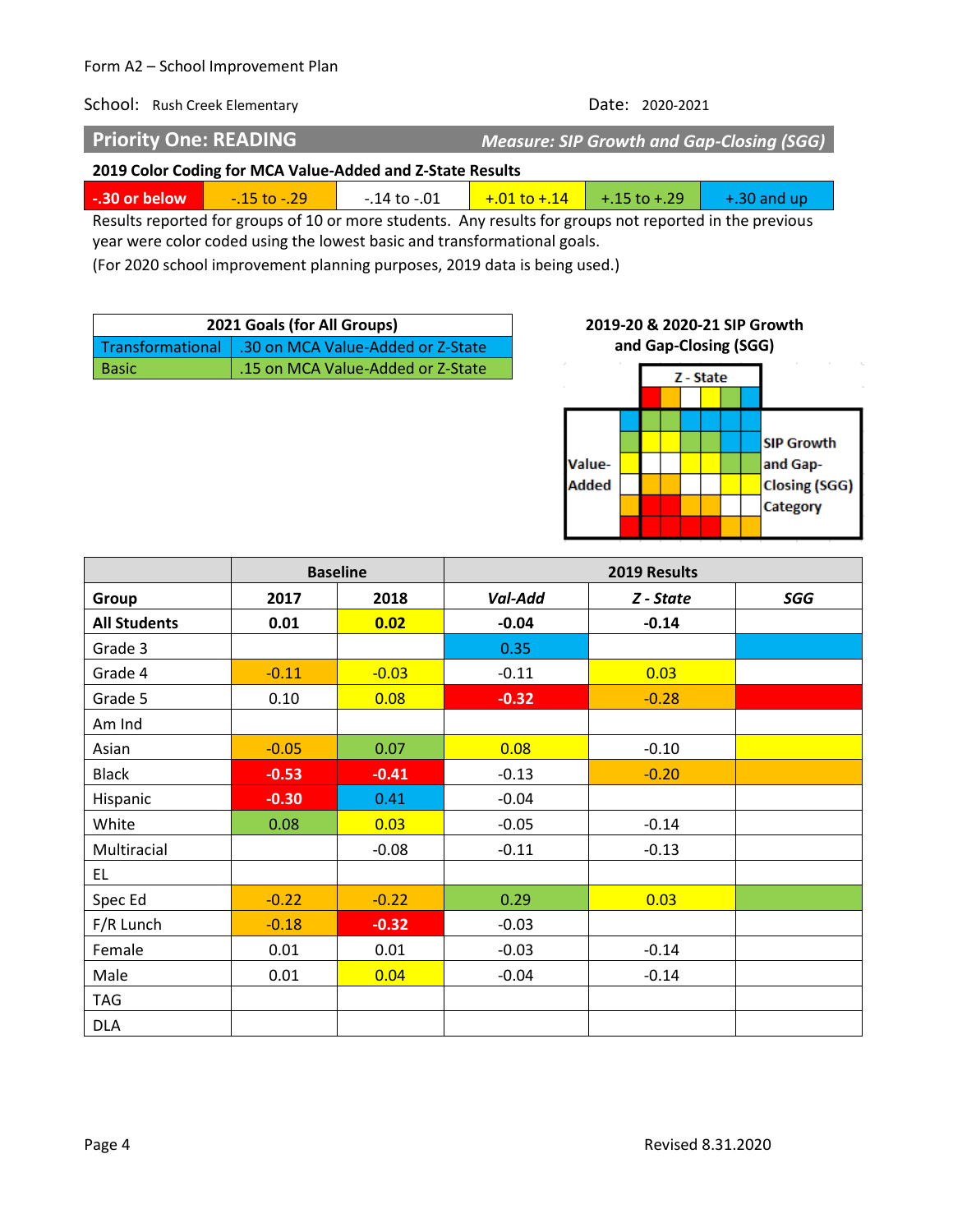# **Priority One: Reading**

# **Reading Continuous Improvement Action Plan:** (add steps as needed by using tab key)

| <b>Strategies:</b><br>What specific strategies will be                                                                                                                                                                     | <b>Adult actions:</b><br>What adult actions will                                                                                                                                                                                                                                                                                                                                                                                                                                      | <b>Measure student</b><br>progress:                                                                    | Person(s)<br><b>Responsible:</b>                                                                     |
|----------------------------------------------------------------------------------------------------------------------------------------------------------------------------------------------------------------------------|---------------------------------------------------------------------------------------------------------------------------------------------------------------------------------------------------------------------------------------------------------------------------------------------------------------------------------------------------------------------------------------------------------------------------------------------------------------------------------------|--------------------------------------------------------------------------------------------------------|------------------------------------------------------------------------------------------------------|
| implemented?                                                                                                                                                                                                               | ensure the strategies are                                                                                                                                                                                                                                                                                                                                                                                                                                                             | What student data will                                                                                 |                                                                                                      |
|                                                                                                                                                                                                                            | successful?                                                                                                                                                                                                                                                                                                                                                                                                                                                                           | be collected?                                                                                          |                                                                                                      |
| Engage all staff members in<br>professional development to<br>assist staff in using system equity<br>tools to identify and respond to<br>the impact of race and culture on<br>teaching and learning.                       | Staff members will utilize<br>The CLEAR Model and NUA<br>strategies in their lesson<br>planning.<br>Staff members will utilize<br>system equity tools in their<br>PLTs to isolate race when<br>discussing student<br>achievement in reading.<br>Staff members will utilize<br>system equity tools in their<br>PLTs when discussing how<br>to shift and/or modify<br>instructional practices.                                                                                          | <b>MAP</b><br><b>MCA</b><br><b>Student Engagement</b><br>Survey<br>aReading/Fastbridge                 | Licensed staff<br>members<br><b>PLTs</b><br><b>Equity Team</b><br><b>Equity Teacher</b><br>Principal |
| Identifying students for Tier II<br>and Tier III reading interventions<br>using more precise diagnostic<br>assessments to determine the<br>targeted interventions<br>specifically for Black and Multi-<br>Racial students. | Classroom teachers and IA<br>will meet and analyze data<br>to identify students flexible<br>for Interventions groups.<br>RISE framework will be<br>used to deliver<br>interventions.<br>Investigate new or current<br>intervention materials and<br>select appropriate<br>intervention materials<br>based on student specific<br>needs.<br>ESP's will be trained and<br>have collaboration time<br>with IA to determine what<br>action steps to take with<br>each intervention group. | <b>MAP</b><br><b>MCA</b><br>FastBridge<br><b>Reading Levels</b><br><b>Progress Monitoring</b><br>tools | IA<br>Classroom<br>teachers<br><b>ESPs</b><br><b>SIT Team</b>                                        |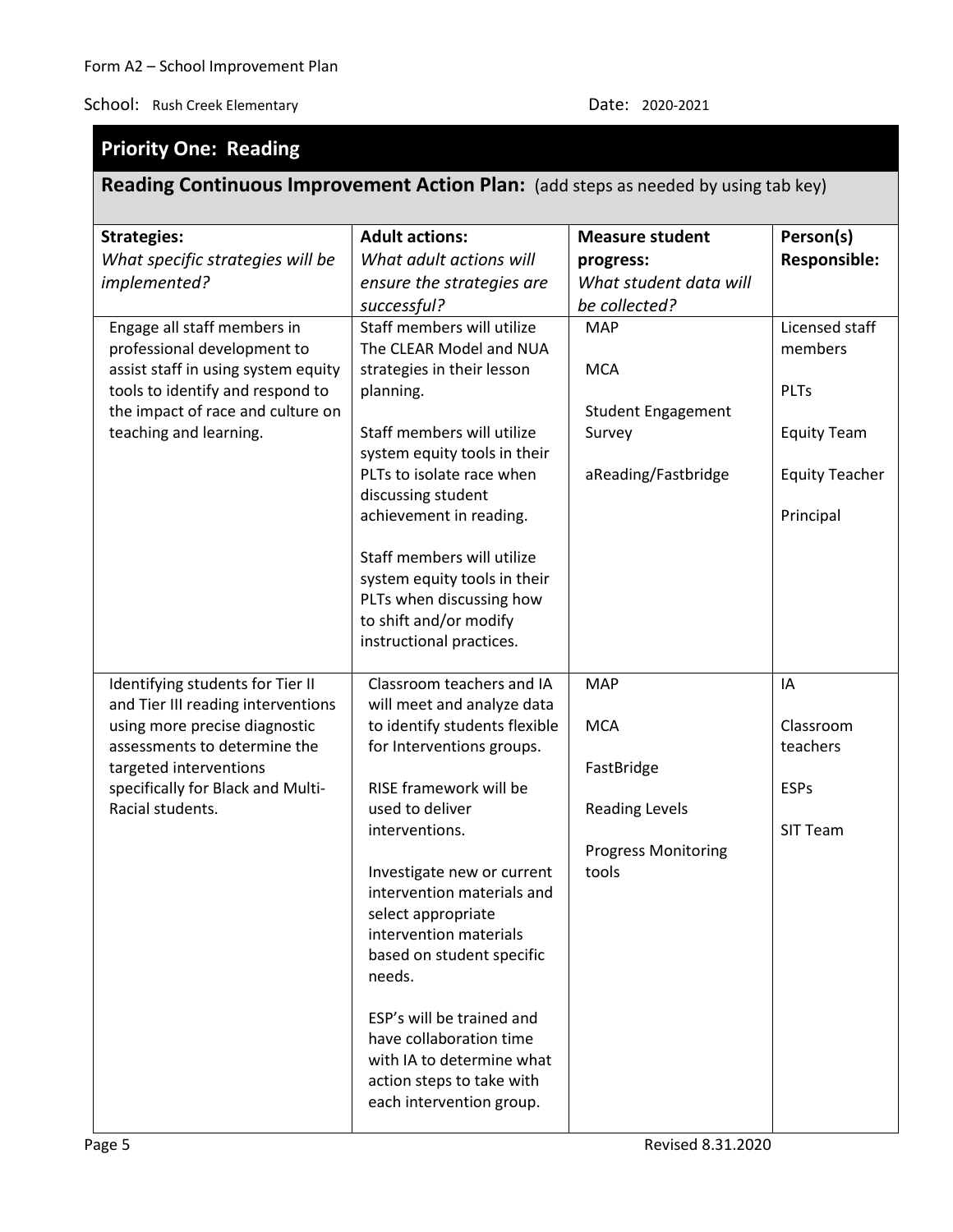|                                                                                                                                             | Interventions will be<br>delivered virtually on<br>students' distance learning<br>days.                                                                                                                                                                                                                       |                                                                                      |                                                                            |
|---------------------------------------------------------------------------------------------------------------------------------------------|---------------------------------------------------------------------------------------------------------------------------------------------------------------------------------------------------------------------------------------------------------------------------------------------------------------|--------------------------------------------------------------------------------------|----------------------------------------------------------------------------|
| PLTs focused on Literacy and<br>inclusion of SPED and EL staff.                                                                             | Classroom, EL, and SPED<br>teachers will collaborate<br>and discuss in their PLT<br>specific strategies they are<br>using to successfully<br>implement and provide<br>reading instruction in<br>person and on distance<br>learning days.                                                                      | Benchmark assessment<br>aReading/Fastbridge<br><b>MAP</b><br><b>MCA</b>              | Classroom/EL/<br>SPED/Teacher<br>Instructional<br>Coach<br>Principal<br>IA |
| Strengthen core reading<br>instruction through use of<br>Benchmark and supplemental<br>resources in person and on<br>distance learning days | Classroom teachers will<br>continue to implement<br>guided reading group<br>instruction both in person<br>and during distance<br>learning.                                                                                                                                                                    | Fastbridge/aReading<br><b>ORR</b><br>Conferring conferences<br>Benchmark assessments | Classroom<br>Teacher                                                       |
| Increase intentionality around<br>conferring conferences and<br>giving ORRs to at-risk students                                             | Classroom teachers will<br>facilitate conferring<br>conferences and administer<br>ORRs for ongoing<br>assessment of students and<br>guided reading group<br>placement.                                                                                                                                        | ORR data;<br>Student reading<br>levels recorded in Google<br>Doc                     | Classroom<br>Teachers<br>IA<br><b>SDAS</b>                                 |
| Wilson Reading and Guided<br>Readers Program for SPED<br>instruction.                                                                       | One Resource teacher will<br>be trained in Wilson Reading<br>and implement the program<br>with fidelity for identified<br>students.<br>Both Resource teachers will<br>be trained in the Guided<br>Readers Program and<br>implement this program<br>with fidelity for in person<br>and distance learning days. | aReading/Fastbridge<br><b>MCAs</b><br>Progress monitoring<br>Curriculum assessments  | <b>SPED SDAS</b><br>Resource<br>teachers                                   |

# **Priority Two: MATHEMATICS** *Measure: MCA Proficiency (Index Rates)*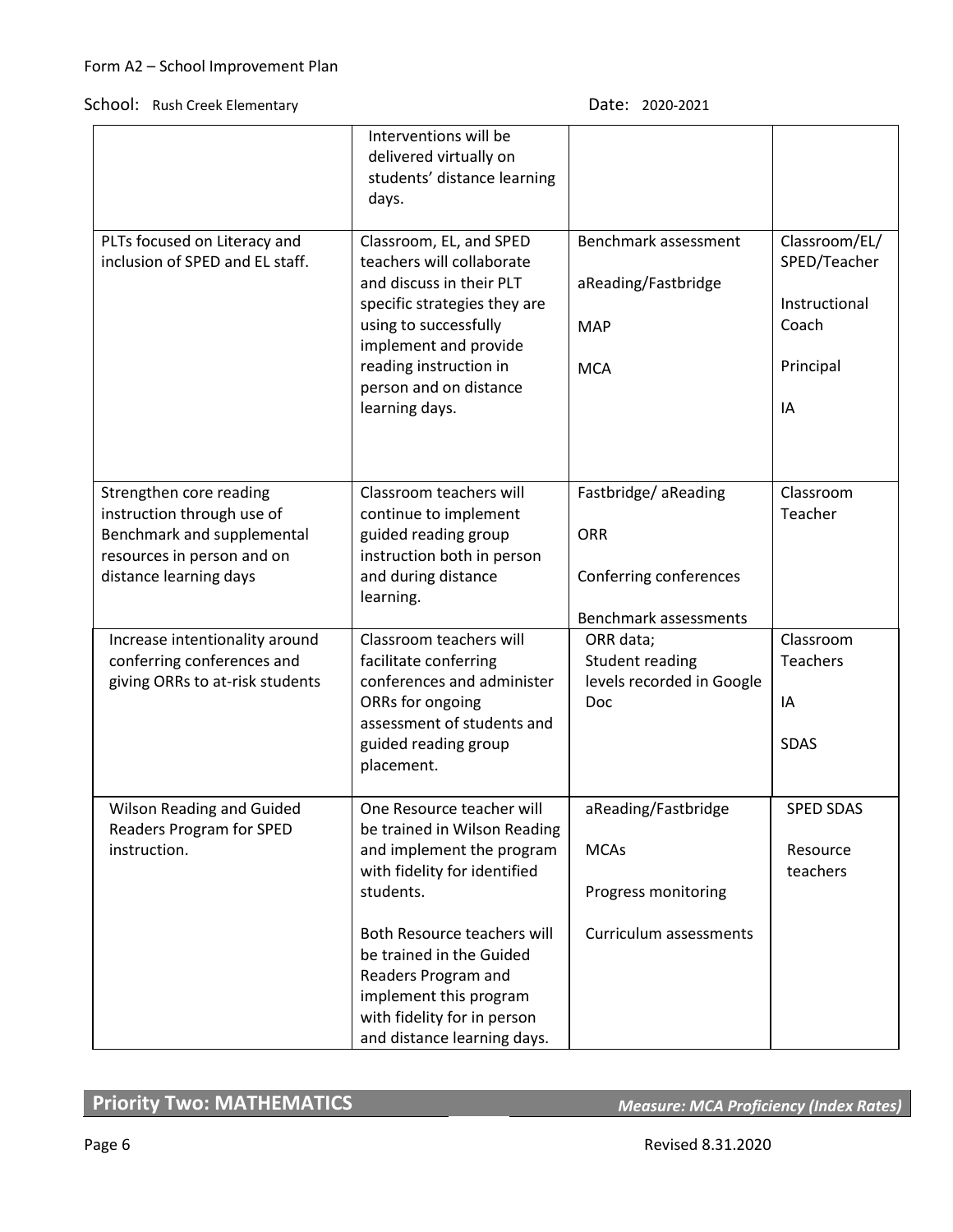**Contract Contract Contract Contract** 

| <b>Column Header</b>    |                                                                                                    |
|-------------------------|----------------------------------------------------------------------------------------------------|
|                         | Index rate for students who had a score from the previous year, were enrolled on October 1 of      |
| <b>Results</b>          | the next year, and tested the next spring.                                                         |
|                         | Index rate for students tested in the previous year and enrolled in the fall of the next year. For |
|                         | grade 3, if students were not MAP tested in Fall 2019, the grade 3 cohort index rate from fall     |
| <b>Fall Cohort</b>      | 2019 was used, multiplied by .9 to adjust for estimated COVID slide.                               |
|                         | The lower of the district average change and the MDE index target (reduce non-proficiency by       |
| <b>Basic Goal</b>       | half in two years), with a minimum of 20 (normal minimum = 25).                                    |
| <b>Transformational</b> | The higher of the district average change and the MDE index target (reduce non-proficiency by      |
| (Trans.) Goal           | half in two years), with a minimum of 30.                                                          |

|                     | $10+$ points | 6-9 points  | $1.1$ to 5.9 | <b>Within 1 index</b> |           |                |
|---------------------|--------------|-------------|--------------|-----------------------|-----------|----------------|
|                     | below basic  | below basic | points below | point of basic        | Met basic | Met transform- |
| <b>Color Coding</b> | goal         | goal        | basic goal   | goal                  | goal      | ational goal   |
|                     |              |             |              |                       |           |                |

Notes: Student group goals are addressed under gap reduction. Also, when results are calculated, the cohort scores and goal scores are updated to reflect the students with pretest scores who were enrolled in the fall and took the test in the spring.

|                     | <b>Spring</b>  | <b>Spring</b>  | Fall          |                   |                    |
|---------------------|----------------|----------------|---------------|-------------------|--------------------|
|                     | 2018           | 2019           | 2020          | 2019-20 & 2020-21 | 2019-20 & 2020-21  |
| Group               | <b>Results</b> | <b>Results</b> | <b>Cohort</b> | <b>Basic Goal</b> | <b>Trans. Goal</b> |
| <b>All Students</b> | 88.5           | 90.6           | 93.1          | 83.2              | 94.9               |
| Grade 3             | 93.7           | 97.0           | 94.5          | 90.5              | 95.9               |
| Grade 4             | 87.2           | 92.9           | 90.3          | 80.7              | 92.7               |
| Grade 5             | 85.1           | 83.0           | 94.9          | 78.9              | 96.2               |
| Amin/Haw            |                |                |               |                   |                    |
| Asian               | 83.8           | 85.7           | 91.7          |                   |                    |
| Black               | 44.2           | 46.7           | 69.4          |                   |                    |
| Hispanic            | 76.7           | 81.8           |               |                   |                    |
| White               | 93.3           | 93.2           | 95.4          |                   |                    |
| Multiracial         | 87.5           | 96.9           | 83.3          |                   |                    |
| EL.                 |                |                |               |                   |                    |
| Spec Ed             | 66.3           | 63.5           | 75.5          |                   |                    |
| F/R Lunch           | 39.3           | 45.8           | 62.5          |                   |                    |
| TAG                 |                |                | 100.0         |                   |                    |
| Female              | 89.3           | 90.0           | 93.9          |                   |                    |
| Male                | 87.8           | 91.3           | 92.3          |                   |                    |
| <b>DLA</b>          |                |                | 91.8          |                   |                    |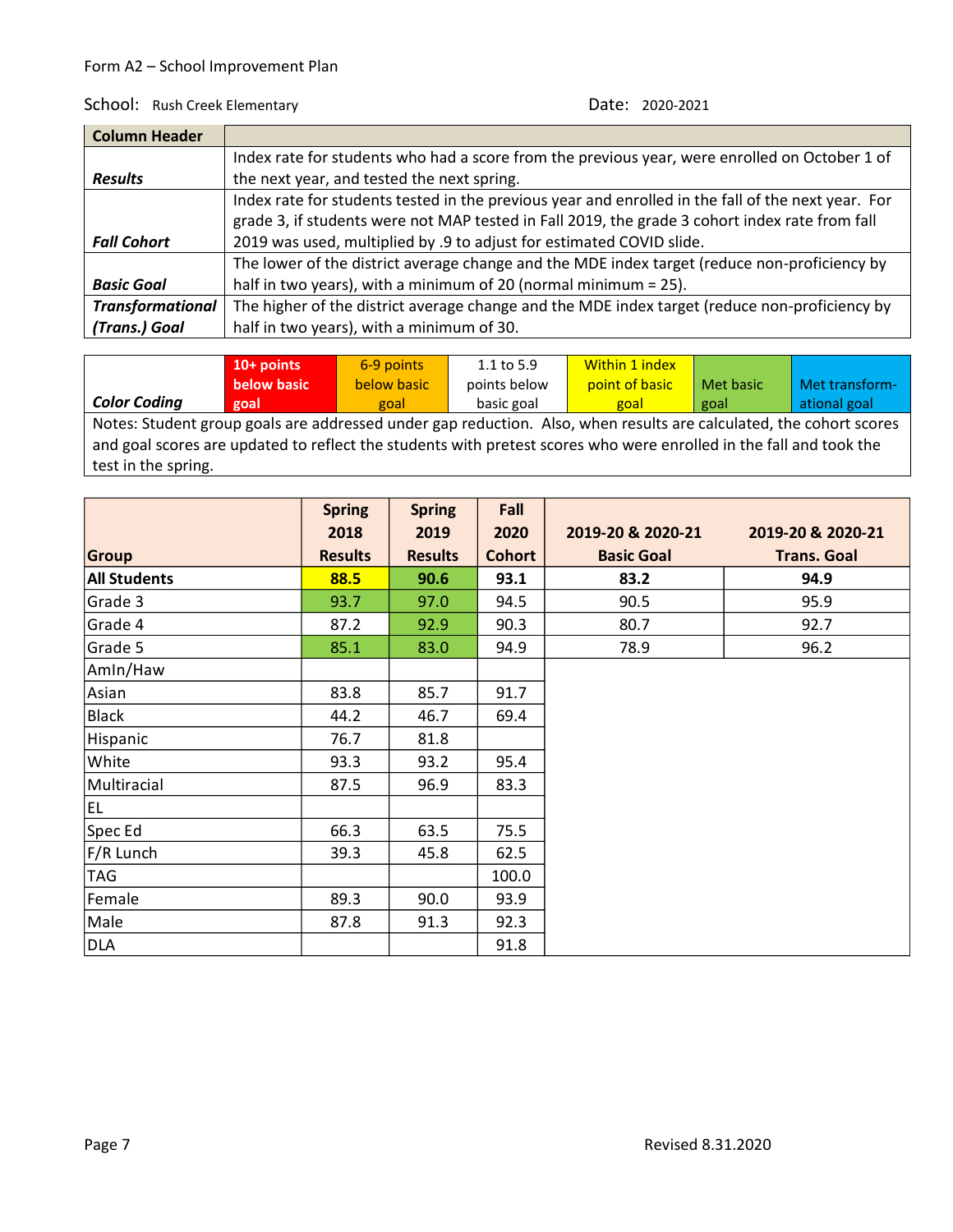**Priority Two: MATHEMATICS** *Measure: SIP Growth and Gap-Closing (SGG)*

**Added** 

### **2019 Color Coding for MCA Value-Added and Z-State Results**

| $\sim$ $\sim$ $\sim$ | $\overline{\phantom{a}}$ |  |  |
|----------------------|--------------------------|--|--|

Results reported for groups of 10 or more students. Any results for groups not reported in the previous year were color coded using the lowest basic and transformational goals.

(For 2020 school improvement planning purposes, 2019 data is being used.)

| 2021 Goals (for All Groups) |                                                      |  |
|-----------------------------|------------------------------------------------------|--|
|                             | Transformational   .30 on MCA Value-Added or Z-State |  |
| <b>Basic</b>                | 15 on MCA Value-Added or Z-State                     |  |

# **2019-20 & 2020-21 SIP Growth and Gap-Closing (SGG)**Z - State **SIP Growth** Valueand Gap-

**Closing (SGG)** Category

|                     | <b>Baseline</b> |         |         | 2019 Results |     |
|---------------------|-----------------|---------|---------|--------------|-----|
| Group               | 2017            | 2018    | Val-Add | Z - State    | SGG |
| <b>All Students</b> | 0.00            | 0.18    | 0.10    | 0.04         |     |
| Grade 3             |                 |         | 0.26    |              |     |
| Grade 4             | $-0.27$         | $-0.07$ | $-0.25$ | 0.04         |     |
| Grade 5             | 0.22            | 0.47    | 0.26    | 0.05         |     |
| Am Ind              |                 |         |         |              |     |
| Asian               | 0.06            | 0.21    | 0.17    | 0.15         |     |
| <b>Black</b>        | $-0.21$         | $-0.18$ | $-0.48$ | $-0.62$      |     |
| Hispanic            | $-0.11$         | 0.26    | 0.09    |              |     |
| White               | 0.03            | 0.20    | 0.13    | 0.09         |     |
| Multiracial         | 0.07            | 0.16    | $-0.06$ | $-0.07$      |     |
| EL.                 |                 |         |         |              |     |
| Spec Ed             | $-0.31$         | $-0.19$ | $-0.02$ | $-0.22$      |     |
| F/R Lunch           | $-0.38$         | $-0.23$ | $-0.01$ |              |     |
| Female              | 0.03            | 0.06    | 0.09    | 0.01         |     |
| Male                | $-0.01$         | 0.28    | 0.11    | 0.08         |     |
| <b>TAG</b>          |                 |         |         |              |     |
| <b>DLA</b>          |                 |         |         |              |     |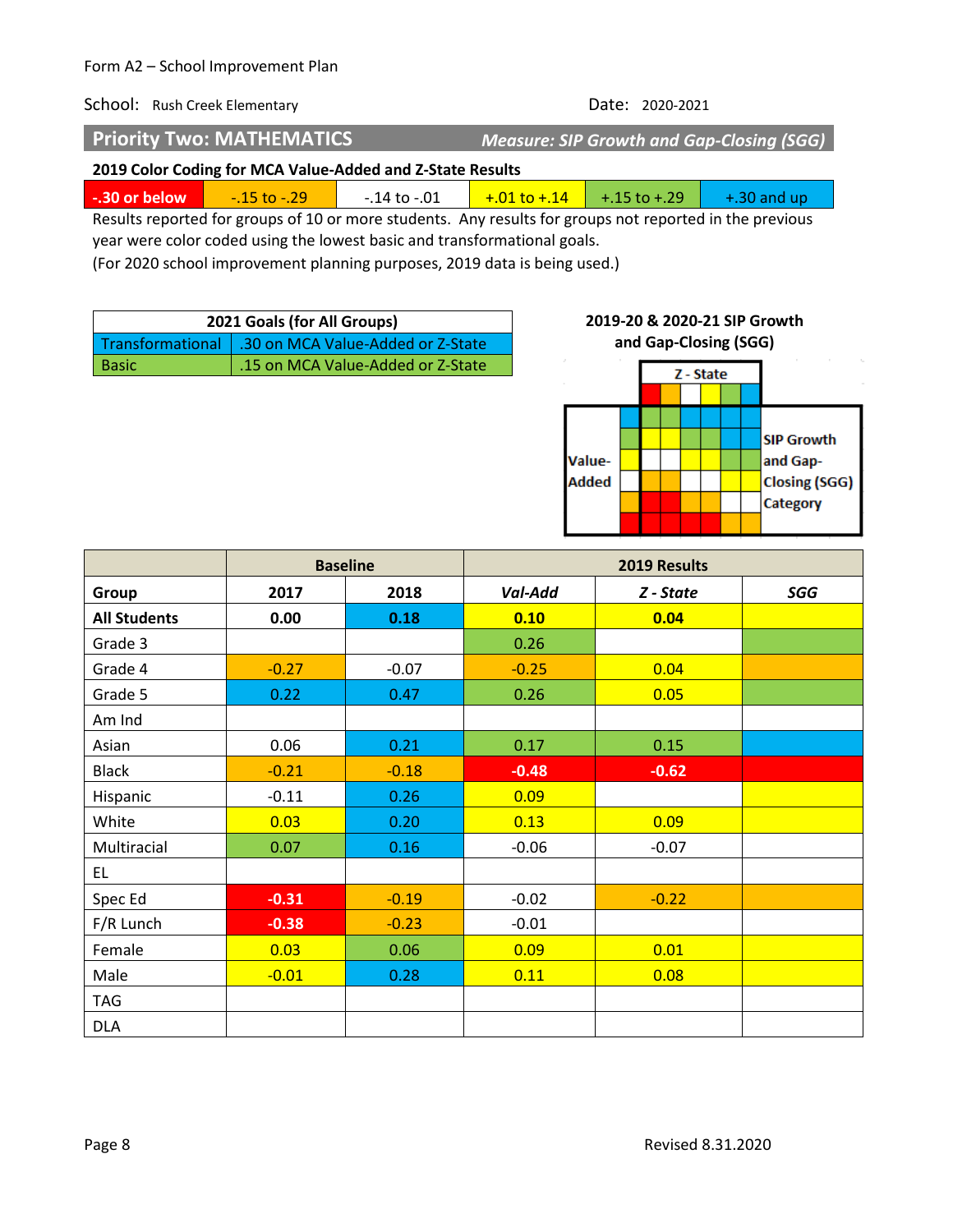| <b>Priority Two: Mathematics</b>                                                       |                               |                                            |                       |
|----------------------------------------------------------------------------------------|-------------------------------|--------------------------------------------|-----------------------|
| Mathematics Continuous Improvement Action Plan: (add steps as needed by using tab key) |                               |                                            |                       |
| <b>Strategies</b>                                                                      | <b>Adult actions:</b>         | <b>Measure student</b>                     | Person(s)             |
| What specific strategies will be                                                       | What adult actions will       | progress:                                  | <b>Responsible:</b>   |
| implemented?                                                                           | ensure the strategies         | What student data will                     |                       |
|                                                                                        | are successful?               | be collected?                              |                       |
| Engage all staff members in                                                            | Staff members will utilize    | <b>MAP</b>                                 | <b>Licensed Staff</b> |
| professional development to assist                                                     | the CLEAR Model and           |                                            | members               |
| staff in using system equity tools to                                                  | NUA, in order to engage       | <b>MCA</b>                                 |                       |
| identify and respond to the impact                                                     | all learners and deepen       |                                            | <b>Equity Team</b>    |
| of race and culture on teaching and                                                    | core learning.                | Student engagement                         |                       |
| learning.                                                                              |                               | survey                                     | Principal             |
|                                                                                        | <b>Resource Teachers will</b> |                                            | Resource              |
| Implement Bridges Intervention<br>Curriculum targeting specific groups                 | use Bridges Intervention      | <b>Bridges Intervention</b><br>assessments | <b>Teachers</b>       |
| of students.                                                                           | curriculum to support         |                                            | IA                    |
|                                                                                        | SPED students' growth in      | <b>MCA</b>                                 |                       |
|                                                                                        | math                          |                                            | Classroom             |
|                                                                                        |                               | <b>MAP</b>                                 | teachers              |
|                                                                                        | IA will use Bridges           |                                            |                       |
|                                                                                        | Interventions with small      | <b>Bridges Summative</b>                   | EL teacher            |
|                                                                                        | groups, targeting Black       | Assessments                                |                       |
|                                                                                        | and Multi-racial students     |                                            | Principal             |
|                                                                                        | using aMath data.             |                                            |                       |
|                                                                                        |                               |                                            |                       |
| <b>TAG Services Quantitative Seminars</b>                                              | Tag virtual lessons on        | aMath                                      | TAG teacher           |
| (Grades 3-5)                                                                           | students' distance            |                                            |                       |
|                                                                                        | learning days for math        | <b>MCA</b>                                 |                       |
|                                                                                        | enrichment.                   |                                            |                       |
| Continue to Support Bridges math                                                       | Meet with Grade level         | aMath                                      | Principal             |
| curriculum implementation                                                              | teams to assess current       |                                            |                       |
|                                                                                        | learning model for A and B    | <b>MCAs</b>                                | Instructional         |
|                                                                                        | days. Then visit              |                                            | coach                 |
|                                                                                        | classrooms to offer           | Unit assessments                           |                       |
|                                                                                        | support for areas of          |                                            | IA                    |
|                                                                                        | concerns.                     |                                            |                       |
|                                                                                        |                               |                                            |                       |
|                                                                                        |                               |                                            |                       |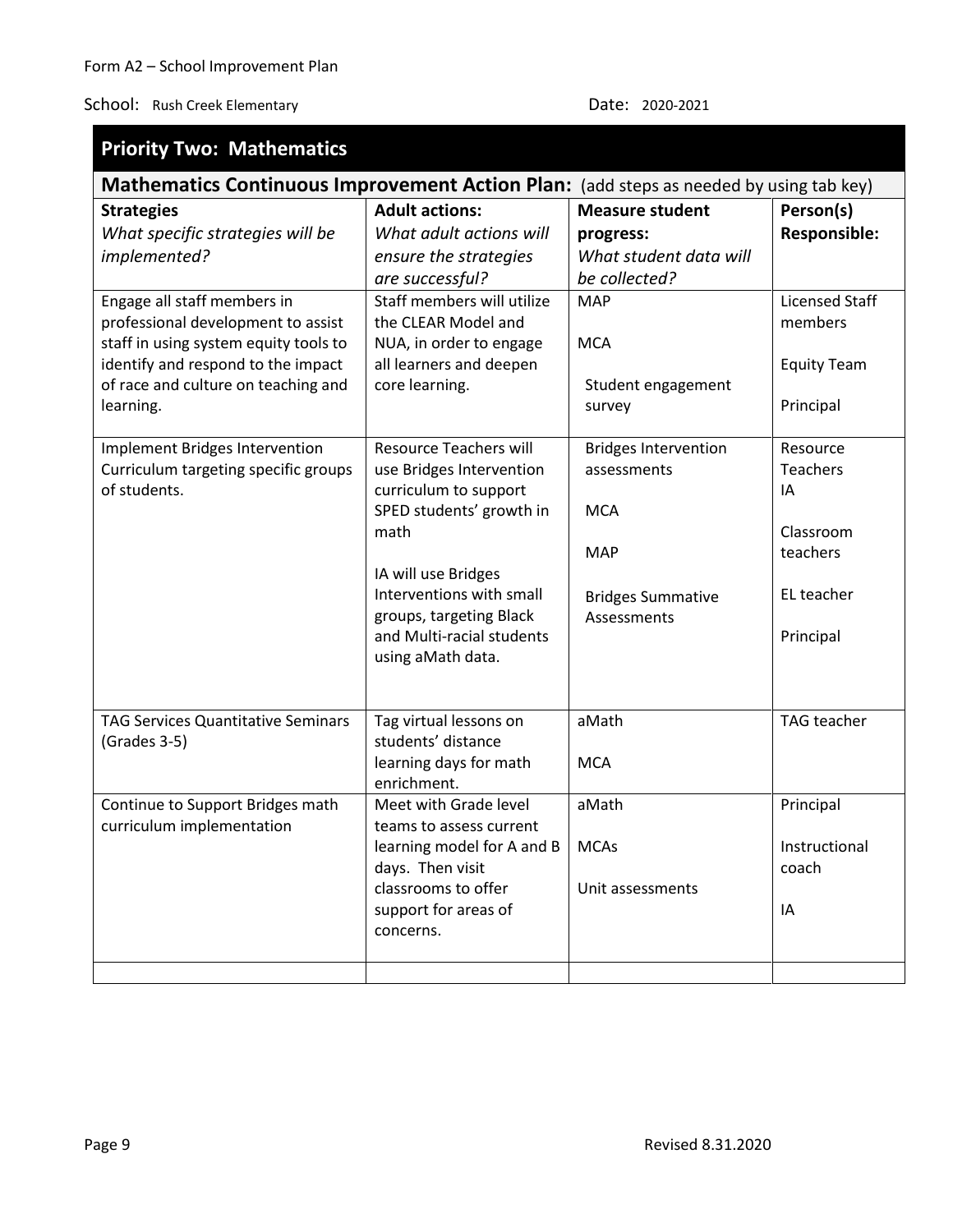| <b>Priority Three: Student Behavior</b> |                                                                                                                                                                                                                                                                                                                                                                                                                    |
|-----------------------------------------|--------------------------------------------------------------------------------------------------------------------------------------------------------------------------------------------------------------------------------------------------------------------------------------------------------------------------------------------------------------------------------------------------------------------|
|                                         | • The 2019-2020 SWIS data indicates that black students made up 5.51% of the student<br>population at Rush Creek. White students made up 79.07% of the student population. 25%<br>of black students received a referral as opposed to 13% of white students received a<br>referral. This is disproportionate because it gives black students a Risk Index of .25<br>compared to White Students' Risk Index of .13. |
| <b>Evidence of Need:</b>                | • The 2019-2020 SWIS data also indicated that black students received 87 or 20.81% of the<br>total referrals (1.98 rate of referrals) while white students received 272 or 65.07% of the<br>total referrals (.43 rate of referrals). This is disproportionate because black students made<br>up 5.51% of the student population at Rush Creek, but they accounted for 20.81% of the<br>referrals.                  |
|                                         | • The 2019-2020 SWIS data shows that there were 418 total referrals written from<br>September 2019 - March 2020. Of those referrals, 215 (51.44%) were written for major or<br>minor physical aggression. Major physical aggression accounted for 56 referrals (13.40%)<br>and minor physical contact/physical aggression accounted for 159 referrals (38.04%).                                                    |

| <b>Student Behavior</b><br>(Example: office<br>referrals, suspensions,<br>etc.) | <b>Baseline data</b><br>by target group<br>(Example: ethnicity,<br>socioeconomic, grade<br>level, etc.)                      | Goal                                                                                                                                                                 |
|---------------------------------------------------------------------------------|------------------------------------------------------------------------------------------------------------------------------|----------------------------------------------------------------------------------------------------------------------------------------------------------------------|
| Office Discipline<br><b>Referrals</b>                                           | In 2019-2020 black<br>students received 20.81%<br>of all referrals while they<br>made up 5.51% of the<br>student population. | The percentage of referrals black students receive will be<br>reduced from 20.81% of total referrals to reflect the<br>percentage of black students enrolled (4.4%). |
| <b>Office Discipline</b><br><b>Referrals</b>                                    | In 2019-2020 the<br>referrals for major<br>physical aggression made<br>up 13.40% of all referrals<br>for 2019-2020           | The percentage of referrals for major physical aggression will<br>be reduced overall from 13.40% to 6%.                                                              |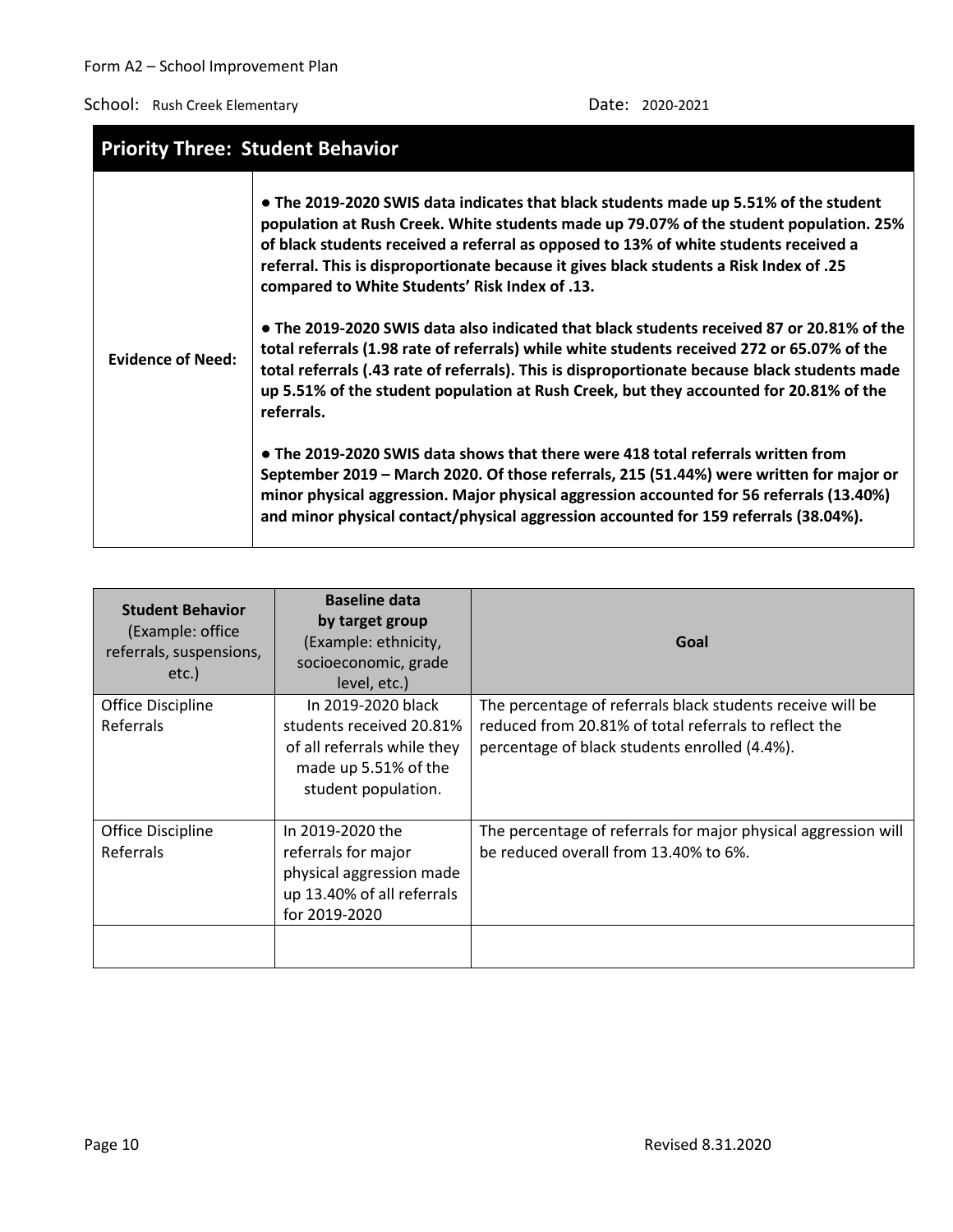| <b>Student Behavior Continuous Improvement Action Plan:</b> (add steps as needed by using tab |                                                  |                             |                       |
|-----------------------------------------------------------------------------------------------|--------------------------------------------------|-----------------------------|-----------------------|
| key)                                                                                          |                                                  |                             |                       |
| <b>Strategies:</b>                                                                            | <b>Adult actions:</b>                            | <b>Measure student</b>      | Person(s)             |
| What specific strategies will be                                                              | What adult actions will                          | progress:                   | <b>Responsible:</b>   |
| implemented?                                                                                  | ensure the strategies                            | What student data will      |                       |
|                                                                                               | are successful?                                  | be collected?               |                       |
| Continue work of Culture & Climate                                                            | <b>Committee Members will</b>                    | <b>SWIS Data</b>            | <b>CC Committee</b>   |
| Committee                                                                                     | create and implement                             |                             | <b>Members</b>        |
|                                                                                               | staff and student                                |                             |                       |
|                                                                                               | recognition opportunities                        |                             | All Staff             |
|                                                                                               | as part of strengthening                         | <b>Student Engagement</b>   |                       |
|                                                                                               | our Tier I implementation                        | Survey                      |                       |
|                                                                                               | of PBIS.                                         |                             |                       |
| PBIS Team will participate in PBIS                                                            | Team members will use                            | <b>SWIS Data</b>            | PBIS Team             |
| Cohort 15 through MDE                                                                         | student behavior data and                        |                             |                       |
|                                                                                               | staff feedback to                                | <b>Student Engagement</b>   | SIT Team              |
|                                                                                               | strengthen Tier I supports                       | Survey                      |                       |
|                                                                                               | and begin to implement                           |                             | All Staff             |
| Continue partnership with outside                                                             | Tier II & III supports.<br>Contacts will be made | Student discipline and      | SIT Team CST BIT      |
| agency Lee Carlson Center to                                                                  | with Lee Carlson Center                          | attendance data             | Principal             |
| develop additional supports for                                                               | Therapist to assess                              |                             | <b>Licensed Staff</b> |
| students with mental health                                                                   | opportunities to support                         | <b>Student Intervention</b> | Counselor             |
| concerns.                                                                                     | students who are in need                         | Team data (disaggregated    |                       |
|                                                                                               | of additional SEL and                            | by race)                    |                       |
|                                                                                               | mental health support.                           |                             |                       |
| Grade level Second Step                                                                       | Each grade level will the                        | <b>SWIS Data</b>            | Classroom             |
| implementation for Social                                                                     | use of Second Step                               |                             | <b>Teachers</b>       |
| <b>Emotional Learning skill</b>                                                               | curriculum in their                              | <b>Student Engagement</b>   |                       |
| development.                                                                                  | classrooms.                                      | Survey                      | Counselor             |
|                                                                                               |                                                  |                             |                       |
|                                                                                               |                                                  |                             |                       |
| Implement Pods at recess                                                                      | Each grade level will play                       | <b>SWIS Data</b>            | <b>BIT</b>            |
|                                                                                               | in classroom pods in                             |                             |                       |
|                                                                                               | predetermined areas with                         |                             | <b>ESPs</b>           |
|                                                                                               | assigned equipment.                              |                             |                       |
|                                                                                               |                                                  |                             | Principal             |
|                                                                                               | All students will wear                           |                             |                       |
|                                                                                               | colored pinnies to assist in<br>supervision.     |                             |                       |
|                                                                                               |                                                  |                             |                       |
|                                                                                               | All adults will wear                             |                             |                       |
|                                                                                               | colored vests to increase                        |                             |                       |
|                                                                                               | visibility for student                           |                             |                       |
|                                                                                               | support.                                         |                             |                       |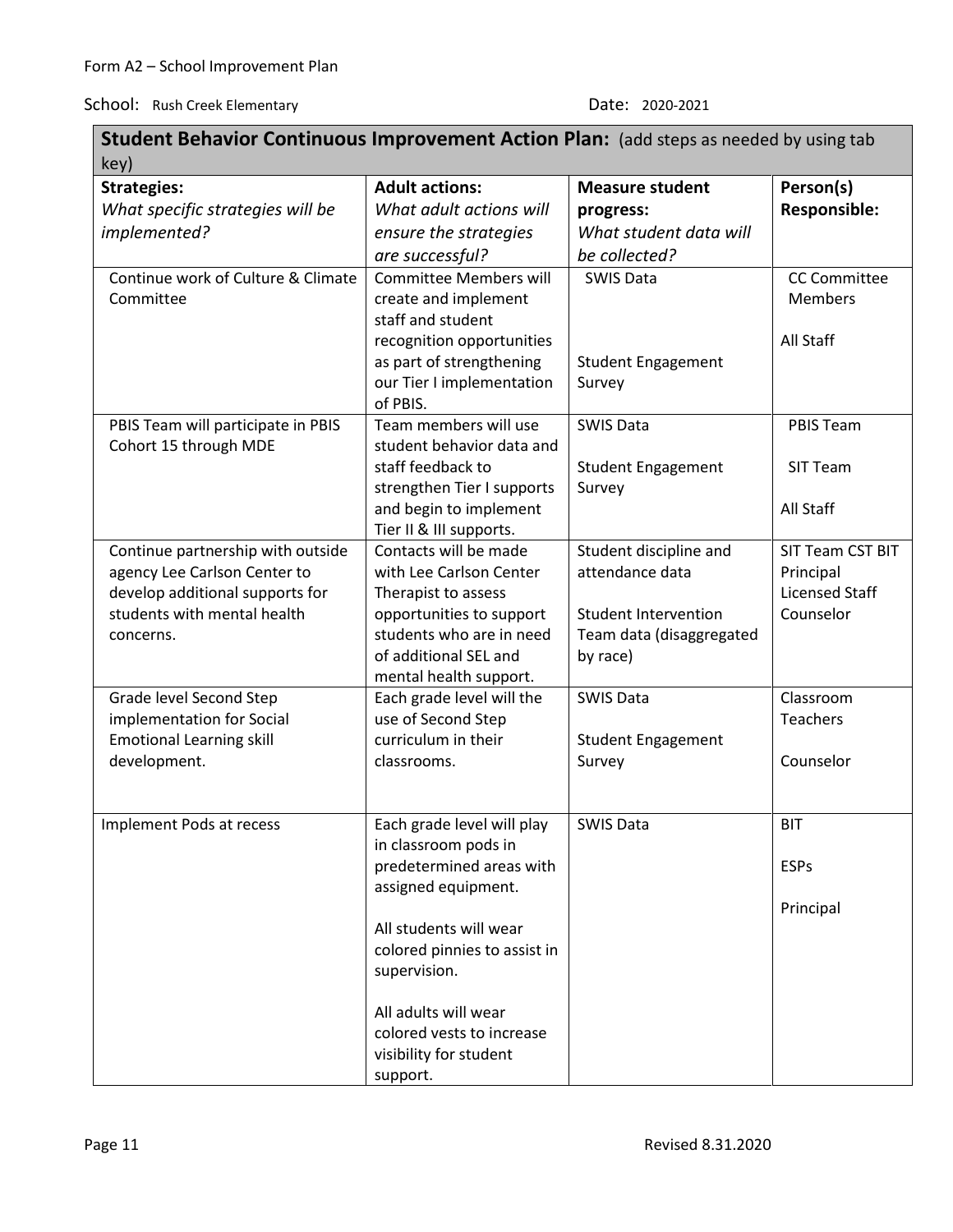| Implement Alternate Recess Room | BIT will continue to<br>organize and staff the          | <b>SWIS Data</b>          | Behavior<br>Intervention |
|---------------------------------|---------------------------------------------------------|---------------------------|--------------------------|
|                                 | Alternate Recess Room to                                | <b>Student Engagement</b> | Teacher                  |
|                                 | provide direct instruction<br>on prosocial behaviors at | Survey                    | Principal                |
|                                 | recess.                                                 |                           |                          |

| <b>Priority Four: Family Engagement</b> |                                                                                                                                                                                                          |  |  |
|-----------------------------------------|----------------------------------------------------------------------------------------------------------------------------------------------------------------------------------------------------------|--|--|
| <b>Evidence of Need:</b>                | In the spring of 2019, Osseo Area Schools' School Board set a district wide expectation<br>that all sites/departments would develop and implement a family engagement goal.                              |  |  |
| Goal:                                   | Strengthen existing PTO and school's work around offering engagement activities for<br>families and students to participate in during and after school hours with consideration for<br>current pandemic. |  |  |

| Family Engagement Continuous Improvement Action Plan: (add steps as needed by using tab<br>key) |                           |                          |                     |  |  |
|-------------------------------------------------------------------------------------------------|---------------------------|--------------------------|---------------------|--|--|
| <b>Strategies:</b>                                                                              | <b>Adult actions:</b>     | <b>Measure progress:</b> | Person(s)           |  |  |
| What specific strategies will be                                                                | What adult actions will   | What data will be        | <b>Responsible:</b> |  |  |
| implemented?                                                                                    | ensure the strategies     | collected?               |                     |  |  |
|                                                                                                 | are successful?           |                          |                     |  |  |
| PTO/ Rush Creek Parent Education                                                                | PTO and school staff will | <b>Family Engagement</b> | PTO Board           |  |  |
| <b>Nights</b>                                                                                   | work together to plan for | Survey                   |                     |  |  |
|                                                                                                 | speakers at the general   |                          | Principal           |  |  |
|                                                                                                 | membership meetings to    |                          |                     |  |  |
|                                                                                                 | focus on relevant and     |                          | <b>Teachers</b>     |  |  |
|                                                                                                 | important topics for      |                          |                     |  |  |
|                                                                                                 | parents at Rush Creek     |                          |                     |  |  |
| <b>Identify Parents for DPAC</b>                                                                | School messenger to       | 2 Parents assigned to    | Principal           |  |  |
|                                                                                                 | parents to gather         | committee                |                     |  |  |
|                                                                                                 | interested parents.       |                          |                     |  |  |
|                                                                                                 |                           |                          |                     |  |  |
|                                                                                                 |                           |                          |                     |  |  |